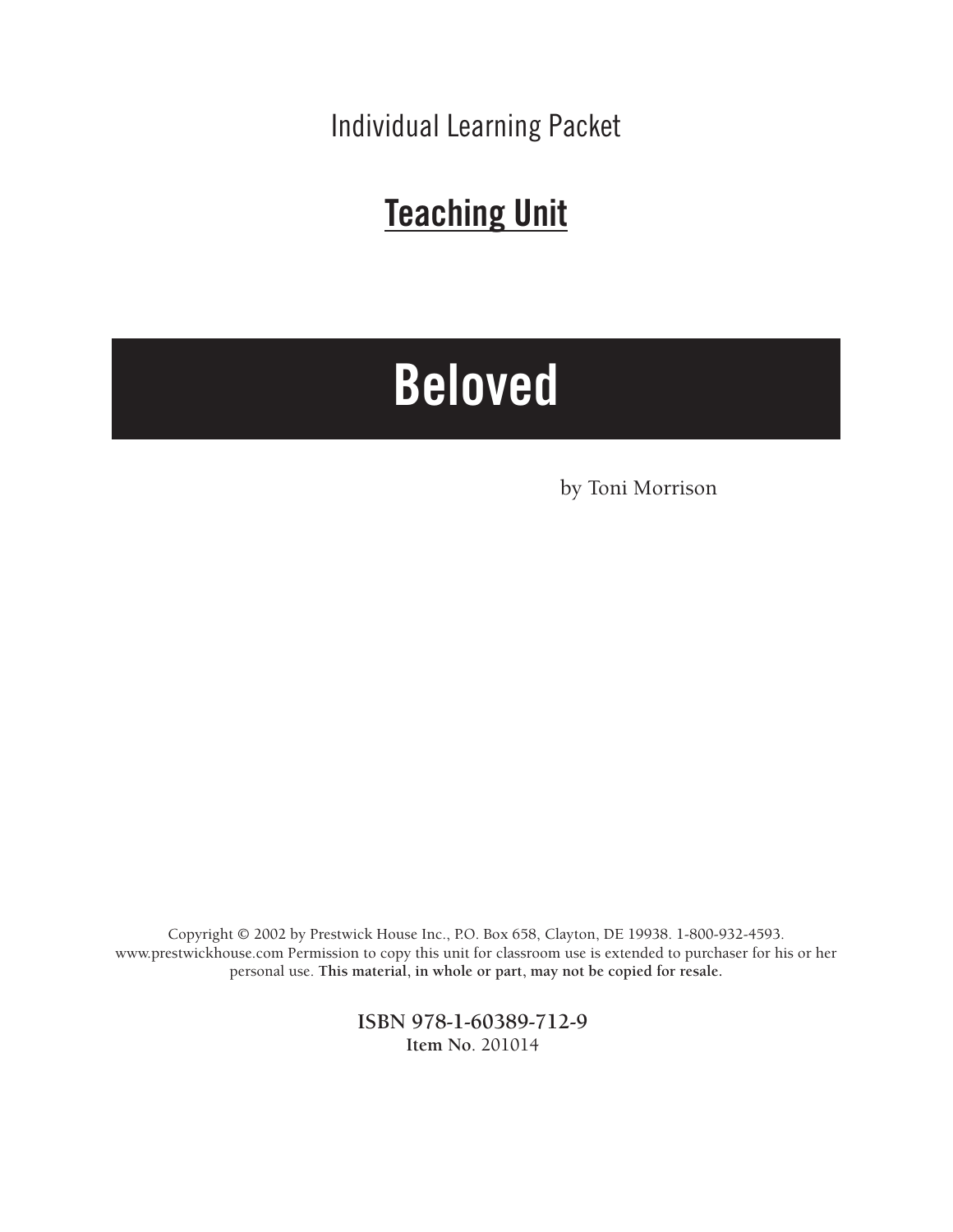#### **Notes**

Toni Morrison was born in 1931 in Lorain, Ohio. She attended Howard University with the intention of pursuing a career in education, and following college, she enrolled in graduate school at Cornell. She eventually returned to Howard as a professor and began work on her own writing. After numerous rejections, her novel *The Bluest Eye* was published in 1970, and Morrison began to be recognized as a promising writer. She followed with the novel *Song of Solomon*, which won the 1978 National Book Critics Circle Award for fiction. Her other novels are *Tar Baby*, *Sula*, *Jazz*, *Paradise*, and *Beloved*. Morrison is now recognized as one of the best authors of her generation, garnering both a Pulitzer Prize for fiction and the Nobel Prize in Literature.

*Beloved* focuses on the physical and emotional scars of slavery, exemplified by the struggle of a single mother, Sethe. Because of the ugly history of American slavery, there are many sensitive topics touched on in Beloved, including violence, murder, sex, rape and the word "nigger." Students may find parts of the text unsettling, as Morrison is honest with the disturbing details of her characters' adjustments to life beyond slavery. Specifically, the novel deals with the supernatural phenomenon of a ghost, Beloved, who is the physical incarnation of the mental scars of slavery on Sethe, a guilt-ridden survivor of the system.

In addition, because there are no chapter titles in Beloved, this teaching unit divides the novel by page numbers within the three major sections.

All references come from the Plume edition of *Beloved*, published 1998.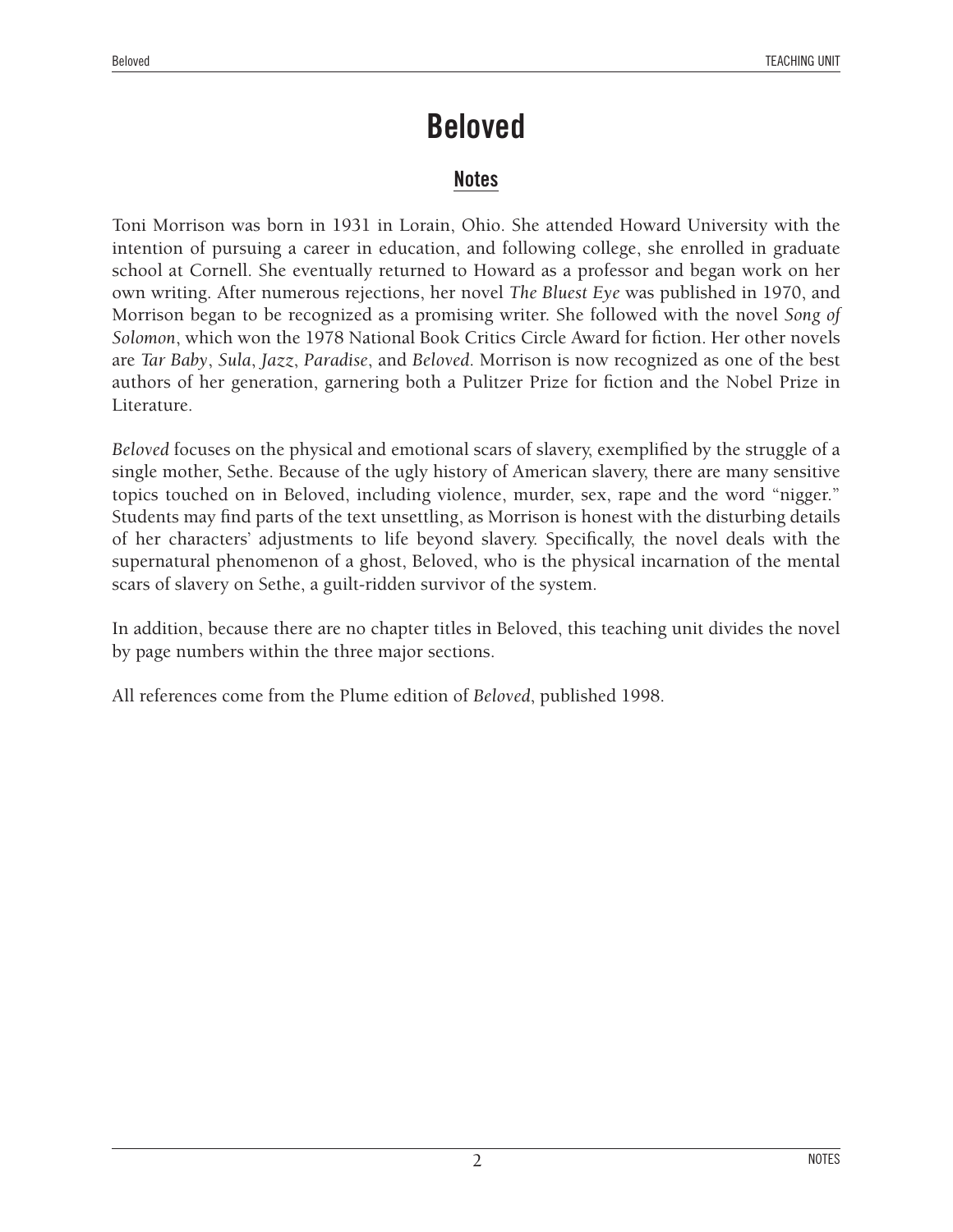### **Objectives**

*By the end of this Unit, the student will be able to:*

- 1. infer information about characters and events when the information is not explicitly stated.
- 2. discuss Morrison's writing style, which is characterized by numerous descriptive phrases and images.
- 3. define the listed vocabulary terms from the story.
- 4. define and cite examples from *Beloved* of the following literary terms:
	- irony
	- folklore
	- symbolism
	- simile
	- personification
	- theme
	- metaphor
- 5. discuss the significance of names and nicknames in *Beloved*, both of people and places.
- 6. recognize and discuss the lasting mental effects of slavery on former slaves and their ancestors, as revealed in *Beloved*.
- 7. identify and compare the two different time-frames in which *Beloved* occurs.
- 8. explain the term "objective correlative," and how it applies to *Beloved*.
- 9. discuss the differences in the communication that takes place between black people and between blacks and whites in *Beloved*.
- 10. discuss the notion of the individual's obligation to the community, as displayed by Stamp Paid, Baby Suggs, and Ella.
- 11. discuss the progression of matriarchs through three generations of the Suggs family, from Baby Suggs to Denver.
- 12. identify examples and justifications for retribution in *Beloved*, and how each applies to the characters in the novel.
- 13. discuss the difference between religion and spirituality, as exemplified by Baby Suggs.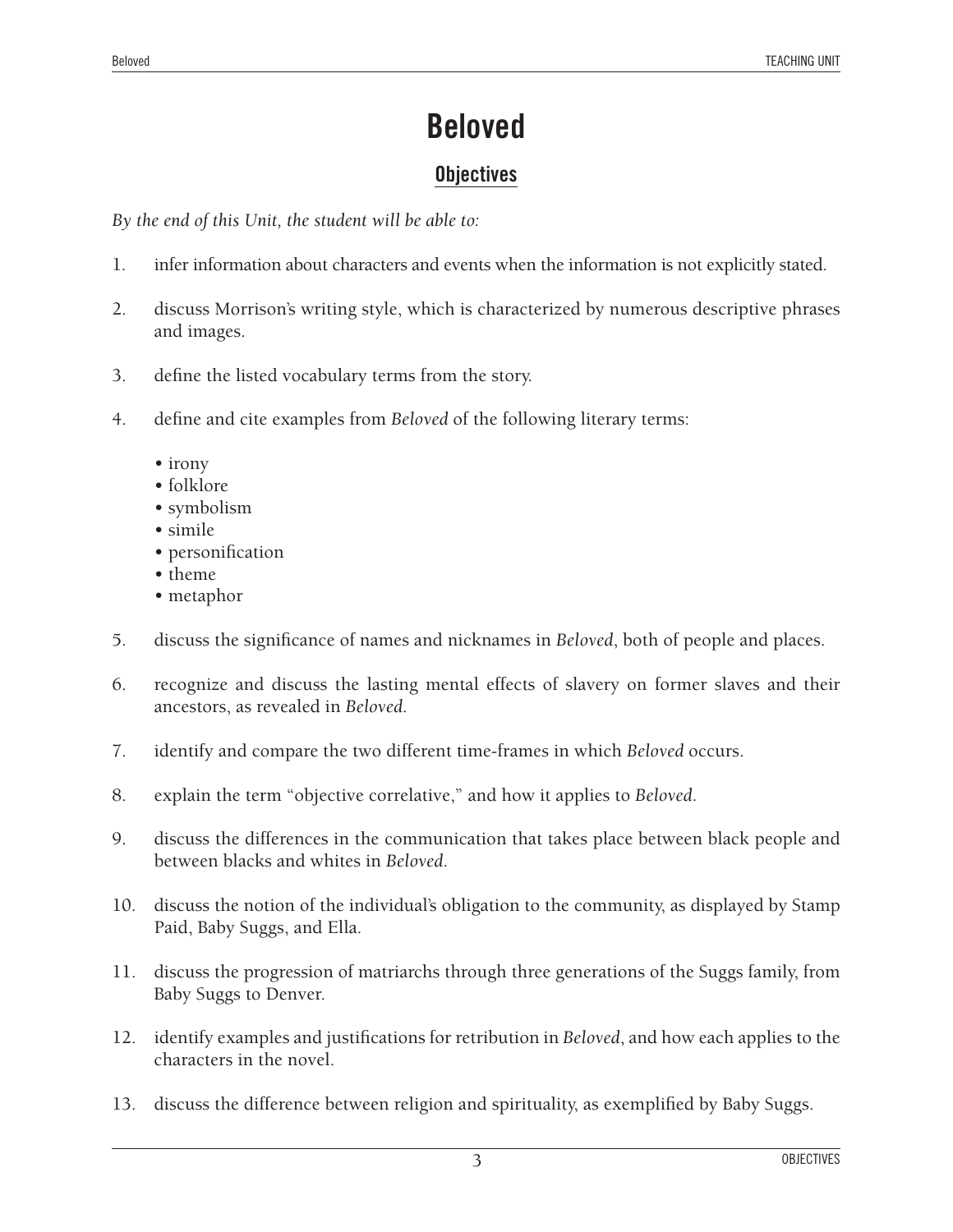### **Questions for Essay and Discussion**

- 1. Comment on the significance of the pictures denoting the three sections of the novel.
- 2. Discuss the bonds between a mother and child. Comment on the difference between mother/son and mother/daughter relationships in *Beloved*.
- 3. Discuss the idea of "manhood," and how it applies to *all* of the men of Sweet Home.
- 4. Why is Sethe apparently indifferent when Howard and Buglar run away?
- 5. Discuss the role of a mother; give your interpretation of Sethe's performance as a mother.
- 6. Comment on the significance of Morrison's dedication, to "sixty million and more," in relation to the overall theme of *Beloved* and specifically to the chapter.
- 7. Discuss Morrison's portrayal of schoolteacher in contrast with the traditional representation of a teacher (embodied by Lady Jones).
- 8. Compare indentured servitude and slavery, as represented in *Beloved* by Amy Denver and Sethe.
- 9. Explain why it is ironic that Mr. Garner took such pleasure in "calling his own niggers men."
- 10. Explain Morrison's idea of "rememory," as she presents it.
- 11. List the evidence that Beloved is Sethe's reincarnated daughter. What other possible explanations are there for Beloved's identity?
- 12. Explain the progression of personification of the house at 124 Bluestone Road in the beginning of each of the three major sections of the book.
- 13. Why do the residents of Lorain, Ohio, accept the supernatural explanation of Beloved so readily? Explain your feelings about the supernatural.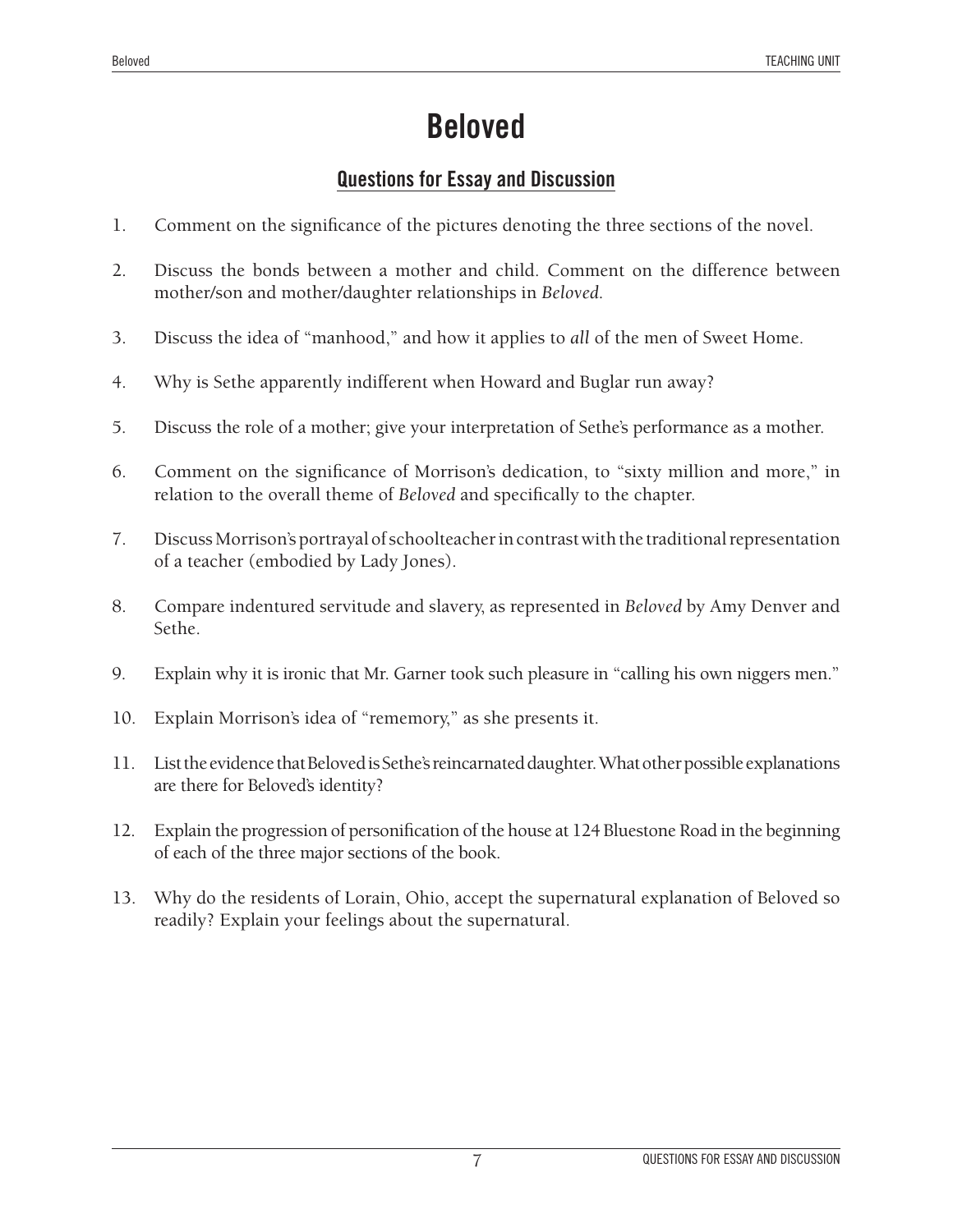#### **Book One (Pages 4 – 49)**

**Vocabulary** 

**deprivation** – prevention from using or enjoying something **devious** – underhanded, deceitful; indirect **exorcise** – to expel an evil spirit **glittering** – sparkling **intolerable** – unbearable **luminous** – glowing, emitting light **palsied** – paralyzed, made helpless **perfunctory** – indifferent **pike** – a long-snouted fish **pondering** – thinking deeply **rebuked** – reprimanded, scolded **revulsion** – disgust, aversion **spiteful** – full of ill will or malice **studded** – embedded with **untethered** – untied, unrestrained **venom** – spite, malice, anger

1. The first line of the book is "124 was spiteful." Why do you suppose Morrison describes the house and not the ghost residing in it as "spiteful"?

\_\_\_\_\_\_\_\_\_\_\_\_\_\_\_\_\_\_\_\_\_\_\_\_\_\_\_\_\_\_\_\_\_\_\_\_\_\_\_\_\_\_\_\_\_\_\_\_\_\_\_\_\_\_\_\_\_\_\_\_\_\_\_\_\_\_\_\_\_\_\_\_\_ \_\_\_\_\_\_\_\_\_\_\_\_\_\_\_\_\_\_\_\_\_\_\_\_\_\_\_\_\_\_\_\_\_\_\_\_\_\_\_\_\_\_\_\_\_\_\_\_\_\_\_\_\_\_\_\_\_\_\_\_\_\_\_\_\_\_\_\_\_\_\_\_\_ \_\_\_\_\_\_\_\_\_\_\_\_\_\_\_\_\_\_\_\_\_\_\_\_\_\_\_\_\_\_\_\_\_\_\_\_\_\_\_\_\_\_\_\_\_\_\_\_\_\_\_\_\_\_\_\_\_\_\_\_\_\_\_\_\_\_\_\_\_\_\_\_\_ \_\_\_\_\_\_\_\_\_\_\_\_\_\_\_\_\_\_\_\_\_\_\_\_\_\_\_\_\_\_\_\_\_\_\_\_\_\_\_\_\_\_\_\_\_\_\_\_\_\_\_\_\_\_\_\_\_\_\_\_\_\_\_\_\_\_\_\_\_\_\_\_\_ \_\_\_\_\_\_\_\_\_\_\_\_\_\_\_\_\_\_\_\_\_\_\_\_\_\_\_\_\_\_\_\_\_\_\_\_\_\_\_\_\_\_\_\_\_\_\_\_\_\_\_\_\_\_\_\_\_\_\_\_\_\_\_\_\_\_\_\_\_\_\_\_\_ \_\_\_\_\_\_\_\_\_\_\_\_\_\_\_\_\_\_\_\_\_\_\_\_\_\_\_\_\_\_\_\_\_\_\_\_\_\_\_\_\_\_\_\_\_\_\_\_\_\_\_\_\_\_\_\_\_\_\_\_\_\_\_\_\_\_\_\_\_\_\_\_\_ \_\_\_\_\_\_\_\_\_\_\_\_\_\_\_\_\_\_\_\_\_\_\_\_\_\_\_\_\_\_\_\_\_\_\_\_\_\_\_\_\_\_\_\_\_\_\_\_\_\_\_\_\_\_\_\_\_\_\_\_\_\_\_\_\_\_\_\_\_\_\_\_\_

\_\_\_\_\_\_\_\_\_\_\_\_\_\_\_\_\_\_\_\_\_\_\_\_\_\_\_\_\_\_\_\_\_\_\_\_\_\_\_\_\_\_\_\_\_\_\_\_\_\_\_\_\_\_\_\_\_\_\_\_\_\_\_\_\_\_\_\_\_\_\_\_\_ \_\_\_\_\_\_\_\_\_\_\_\_\_\_\_\_\_\_\_\_\_\_\_\_\_\_\_\_\_\_\_\_\_\_\_\_\_\_\_\_\_\_\_\_\_\_\_\_\_\_\_\_\_\_\_\_\_\_\_\_\_\_\_\_\_\_\_\_\_\_\_\_\_ \_\_\_\_\_\_\_\_\_\_\_\_\_\_\_\_\_\_\_\_\_\_\_\_\_\_\_\_\_\_\_\_\_\_\_\_\_\_\_\_\_\_\_\_\_\_\_\_\_\_\_\_\_\_\_\_\_\_\_\_\_\_\_\_\_\_\_\_\_\_\_\_\_ \_\_\_\_\_\_\_\_\_\_\_\_\_\_\_\_\_\_\_\_\_\_\_\_\_\_\_\_\_\_\_\_\_\_\_\_\_\_\_\_\_\_\_\_\_\_\_\_\_\_\_\_\_\_\_\_\_\_\_\_\_\_\_\_\_\_\_\_\_\_\_\_\_ \_\_\_\_\_\_\_\_\_\_\_\_\_\_\_\_\_\_\_\_\_\_\_\_\_\_\_\_\_\_\_\_\_\_\_\_\_\_\_\_\_\_\_\_\_\_\_\_\_\_\_\_\_\_\_\_\_\_\_\_\_\_\_\_\_\_\_\_\_\_\_\_\_ \_\_\_\_\_\_\_\_\_\_\_\_\_\_\_\_\_\_\_\_\_\_\_\_\_\_\_\_\_\_\_\_\_\_\_\_\_\_\_\_\_\_\_\_\_\_\_\_\_\_\_\_\_\_\_\_\_\_\_\_\_\_\_\_\_\_\_\_\_\_\_\_\_ \_\_\_\_\_\_\_\_\_\_\_\_\_\_\_\_\_\_\_\_\_\_\_\_\_\_\_\_\_\_\_\_\_\_\_\_\_\_\_\_\_\_\_\_\_\_\_\_\_\_\_\_\_\_\_\_\_\_\_\_\_\_\_\_\_\_\_\_\_\_\_\_\_

2. What is the significance of the house number "124"?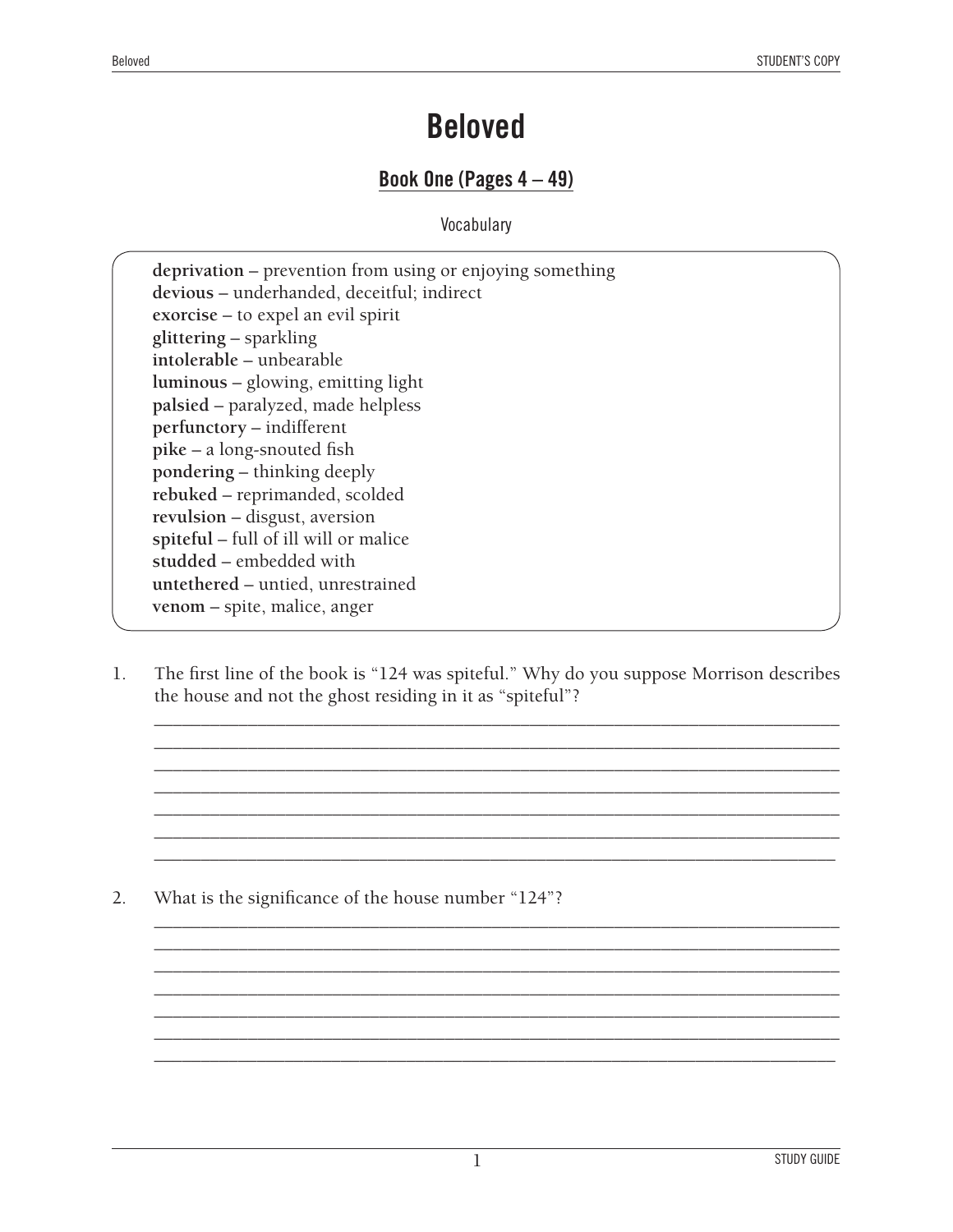#### **Book One (Pages 127 - 165)**

#### Vocabulary

<u> 1980 - Jan James James Barnett, fransk politik (d. 1980)</u>

anointed - blessed, extremely lucky desolated - barren, lifeless inaccessible – impossible to approach insistent - firm melancholy - sadness parcel – group repulsion - disgust scrutiny - careful looking

What does Paul D propose to Sethe? Why? 1.

 $2.$ When does Sethe finally admit to herself who Beloved is?

3. What does Beloved's reaction to her lost tooth reveal?

Why were the townspeople mad at Baby Suggs after her party? 4.